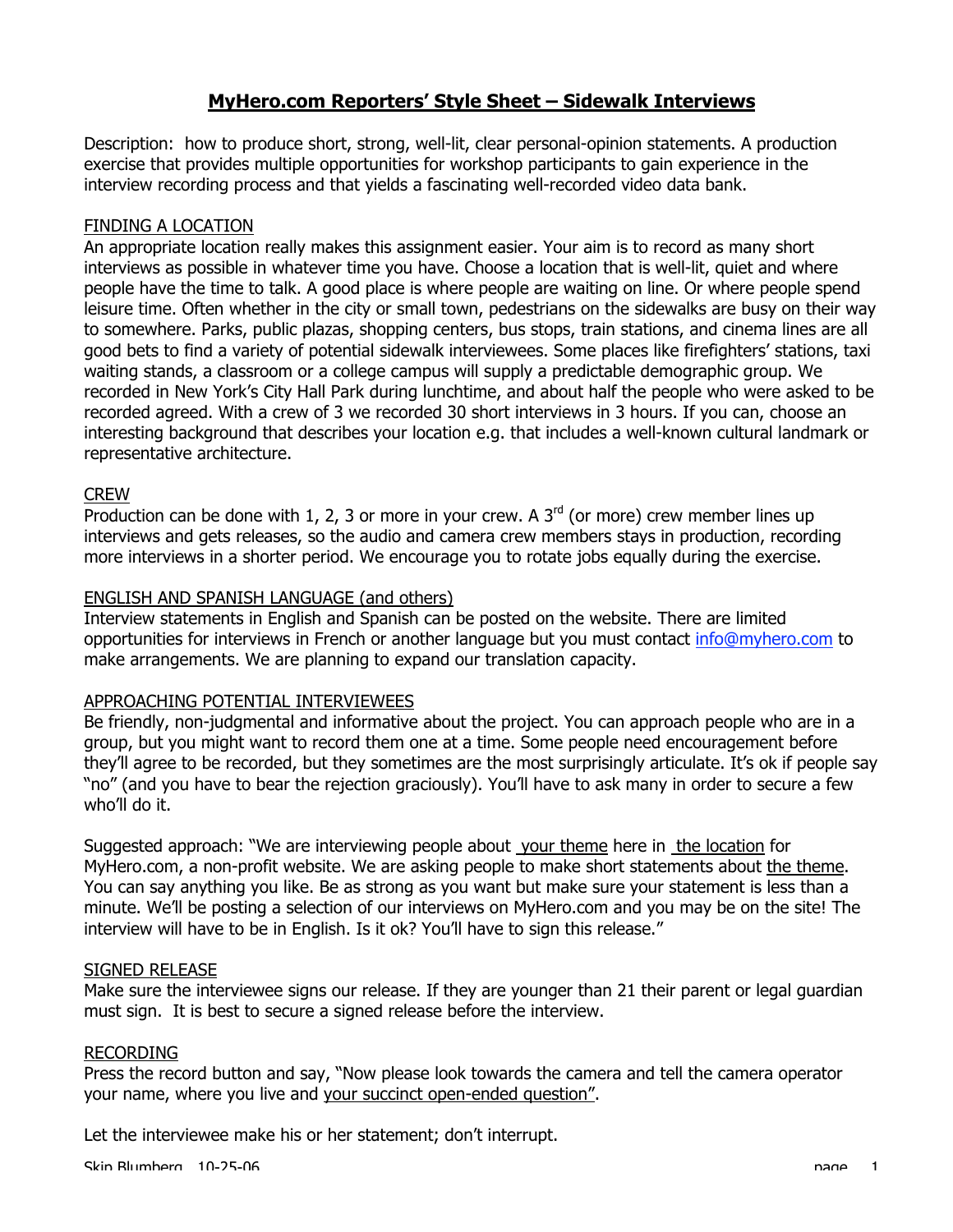### EXAMPLES OF SUCCINCT OPEN ENDED-QUESTIONS with hero theme:

- 1. Theme: hero Question: Who's your hero and why?
- 2. What's a hero?
- 3. Can one person make a difference?
- 4. How can the web be used for personal stories and for intercultural exchange?
- 5. Make up your own damn question!

# ONE QUESTION SURVEYS For instance, "Who's your hero and why?"

Single question public opinion polls allow you to record the widest variety of people with the widest variety of opinions in the shortest period of time. . As an exercise this allows lots of practice. Compilations of the variety of opinions make for fascinating viewing.

### FOLLOW-UP QUESTIONS

It is more time consuming to ask follow-up questions but you can get deeper answers with a wider perspective. For instance, after the question for instanced above: "Do you know what lead them to their heroism?" "What obstacles did they overcome to succeed?" and "Can one person make a difference?" This exercise will help develop interview skills more.

### TRY TO EDIT IN THE CAMERA

Press the record button "on" right before or after the question and off when the interviewee is finished.

### RECORDING THE OPENING AND CLOSING SHOT

Record one long clip at the beginning of the segment showing the entire landscape and pedestrian traffic at your location saying:

"This is the MyHero.com opinion poll about your theme. Everyone was asked your question. No one is edited out because of his or her point of view. This video was recorded at your location, on date and produced by crew's names."

For the closing shot, voice the same script but record the picture of all crew members (either set the camera on a tripod or wall, ask someone to hold it, pass it around your crew, or hold it at arm's length.)

If you are editing in the camera you'll have to record these clips in place. Otherwise you can choose when and record both in a row and then edit them into the right place later.

### TECHNICAL PRODUCTION REQUIREMENTS – learn to do this quickly

- 1. Standard head-and-shoulder framing.
- 2. Keep lens in wide angle and move close enough to get proper frame.
- 3. Sharp focus (zoom in to nose or forehead, focus, zoom out).
- 4. Steady handheld camerawork, with no camera movement, no zooming while recording.
- 5. Bounced or reflected light is best, with a bounce white card, professional reflector or using natural bounce off a light colored building or windows. Otherwise full lighting on the interviewee; keep the sun behind you and watch out for shadows (including your own). Adjust your location as the light changes.
- 6. Set white balance and exposure on auto or manual as needed but look carefully before recording.
- 7. The voice must be perfectly clear. Always wear headphones and monitor the sound that you are recording. A directional mic should be aimed directly at the interviewee's mouth and as close as needed. Don't keep the mic on top of the camera. If it's a quiet location, hold the mic just out of frame, but if there's much background noise it's ok to see the mic in frame (but don't block the